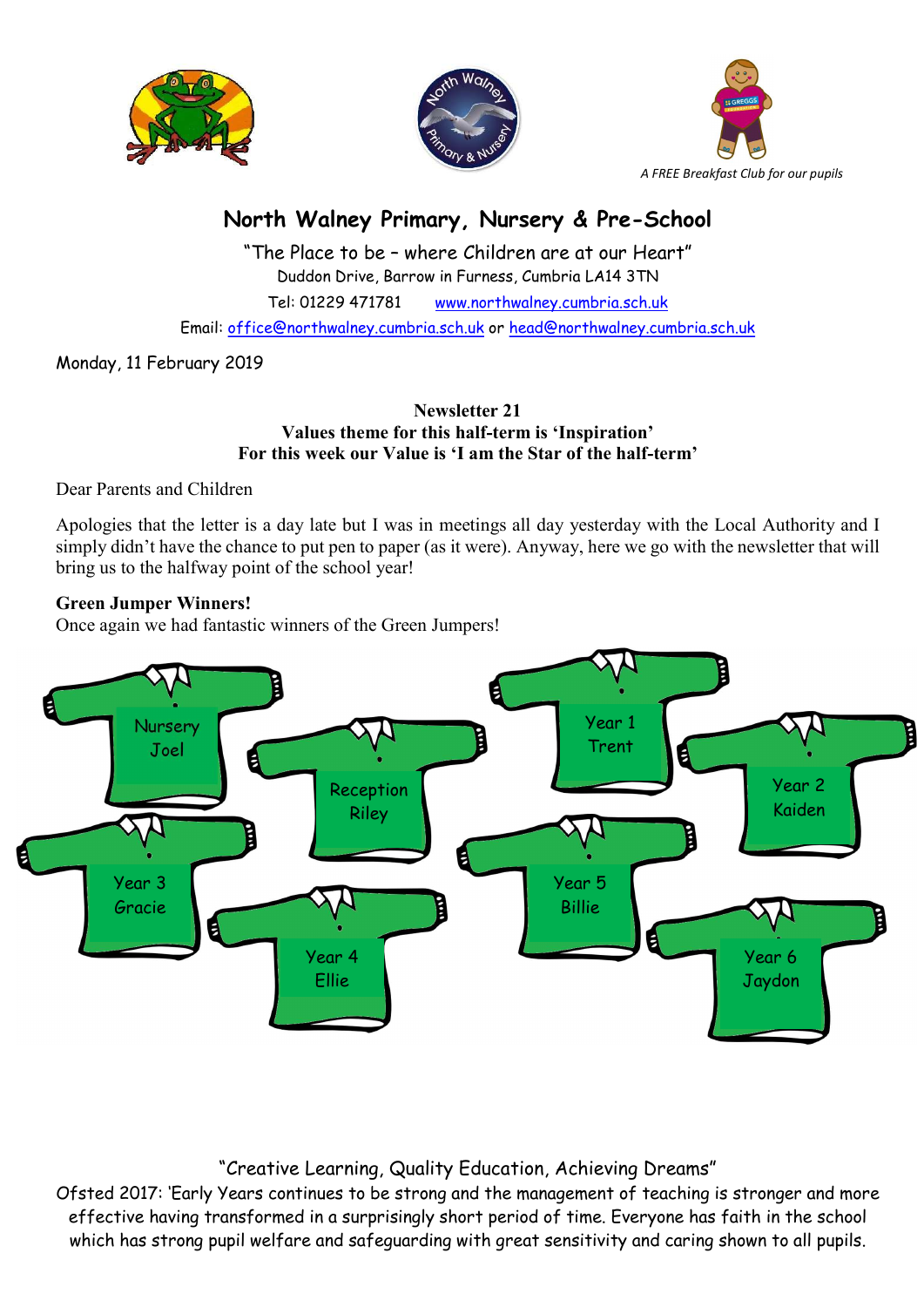

# Parent's Evening

Please don't forget to book your appointment with your child's teacher for after half-term. It is really important that all parents attend Parent's Evening so that you can be brought up to date with how well your child is doing and what support you can give them at home.

# **Cyclewise**

Well done to all of our Year 5 children who passed their Level 2 Cyclewise last week. The instructor was most complimentary of the children saying how polite and kind they were with one another. Excellent news!





#### And this week's winner is….

This week's lottery winning number was 12 and the winner was Maggie Tucker! So far we have raise over £400 for the school through this weekly draw! Excellent!

# End of half-term – please make sure bills are all paid

As we get to the end of half-term, please could you make sure that all of your bills are paid at the school office so that we can start the new half-term without debts. Any money sent in needs to be in a named envelope with what the money is for clearly written on the envelope as well please. Thank you.





#### Water Park Residential

Final payments need to be in school by Friday 15<sup>th</sup> February please. Indivudual texts were sent out last week with how much each person owed so please make sure you are up to date so that they can go as soon as we come back from the holidays.

And finally…

This week the children are concentrating on their overall behaviour and politeness as well as their positive attitude to school and to learning. Please encourage your child and praise them for anything you see at home that would fit under this as we really would like to have a big celebration of positivity on Friday before we break for the week's holiday. May I wish you all a good half-term holiday and see you all back in school on the 25<sup>th</sup> February.

Yours sincerely,

Paul Slater Headteacher